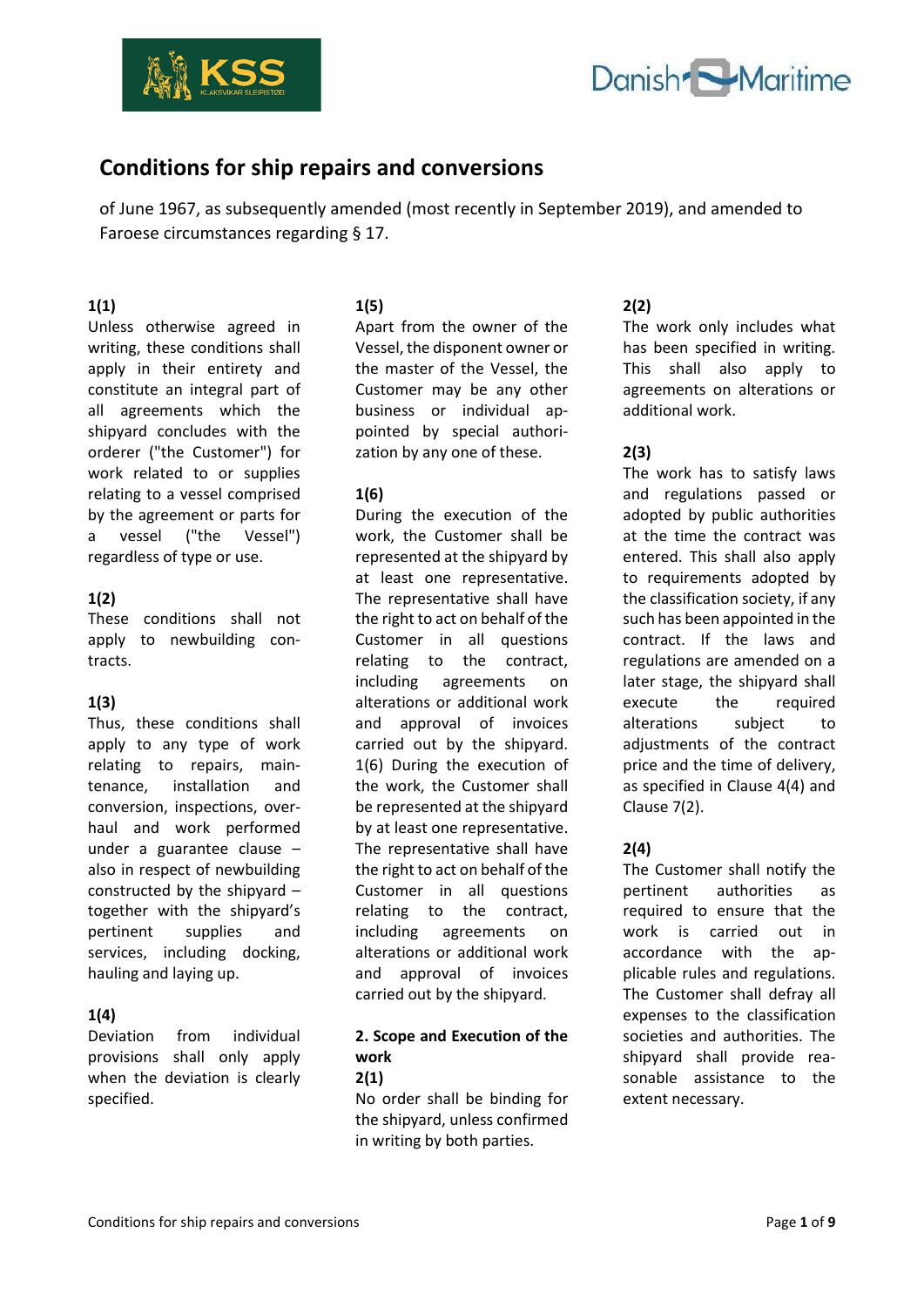

# Danish Maritime

## **2(5)**

The work shall be carried out in accordance with the shipyard's usual practice. The shipyard is obliged to undertake the work professionally and in respect of qualified materials. The shipyard shall comply with any reasonable requests made by the Customer regarding the materials and the execution of the work to the extent to which such requests fall within the scope of the agreed work.

## **2(6)**

Drawings, illustrations or photos serve for illustration purposes only and shall not be binding in detail with respect to execution, unless this has been specified in the agreement. Moreover, data relating to measurements, weights and volumes shall be deemed to be approximate.

## **2(7)**

At the shipyard's option, subcontractors may be employed for the execution of the work without the Customer's approval.

## **2(8)**

The shipyard remains responsible for its own subcontractors.

## **2(9)**

If the materials specified cannot be procured in due time, the shipyard shall be entitled to use other qualified materials without a separate approval of the Customer.

## **2(10)**

Apart from the crew, the Customer shall not be entitled to employ any workers other than those of the shipyard unless the latter has granted the shipyard special permission. However, the shipyard shall in any event be given a written account of the nature, the scope and a time indication of the work which the Customer wishes the Vessel's crew to execute. However, the crew is not allowed to carry out any work requiring docking or hauling up on a slip. The Customer is responsible for the work carried out by the Vessel's crew and it may not disturb or delay the shipyard's work.

# **2(11)**

The Customer shall ensure that supplies ordered by the Customer for delivery within the area of the shipyard comply with applicable rules and regulations and furthermore any special requirements and regulations applicable to the shipyard.

## **3. Safety & Approvals 3(1)**

The shipyard shall be responsible for co-ordinating protective and precautionary measures and rules of conduct as well as regulations within the area of the shipyard and on board the Vessel as long as it is placed at the shipyard, including the applicable requirements of the International Ship and Port Facility Security Code ("ISPS Code"). Should the shipyard perform work on the Vessel outside the

area of the shipyard, responsibility for the abovementioned coordination shall rest with the Customer.

# **3(2)**

The Customer's personnel and business invitees shall comply with the public and local protective and precautionary measures and rules of conduct as well as their regulations and observe the instructions issued by the shipyard, including the existing requirements of the ISPS Code. The Customer shall instruct his personnel and business invitees of the abovementioned regulations and instructions.

## **3(3)**

Bunkering and pumping of oil or water containing oil is subject to the shipyard's permission and shall be performed in keeping with the shipyard's instructions in this respect. Pumping shall be understood as pumping to and from the Vessel, as well as pumping between the Vessel's tanks or any other pumping operation aboard the Vessel.

## **3(4)**

All bunkering and pumping shall be performed at the responsibility of the Customer. Unless other liability follows from legal provisions or rules, in the event damage has been caused by the Customer or persons under his responsibility, the Customer shall, irrespective of fault, indemnify the shipyard for any damage and costs in connection with oil and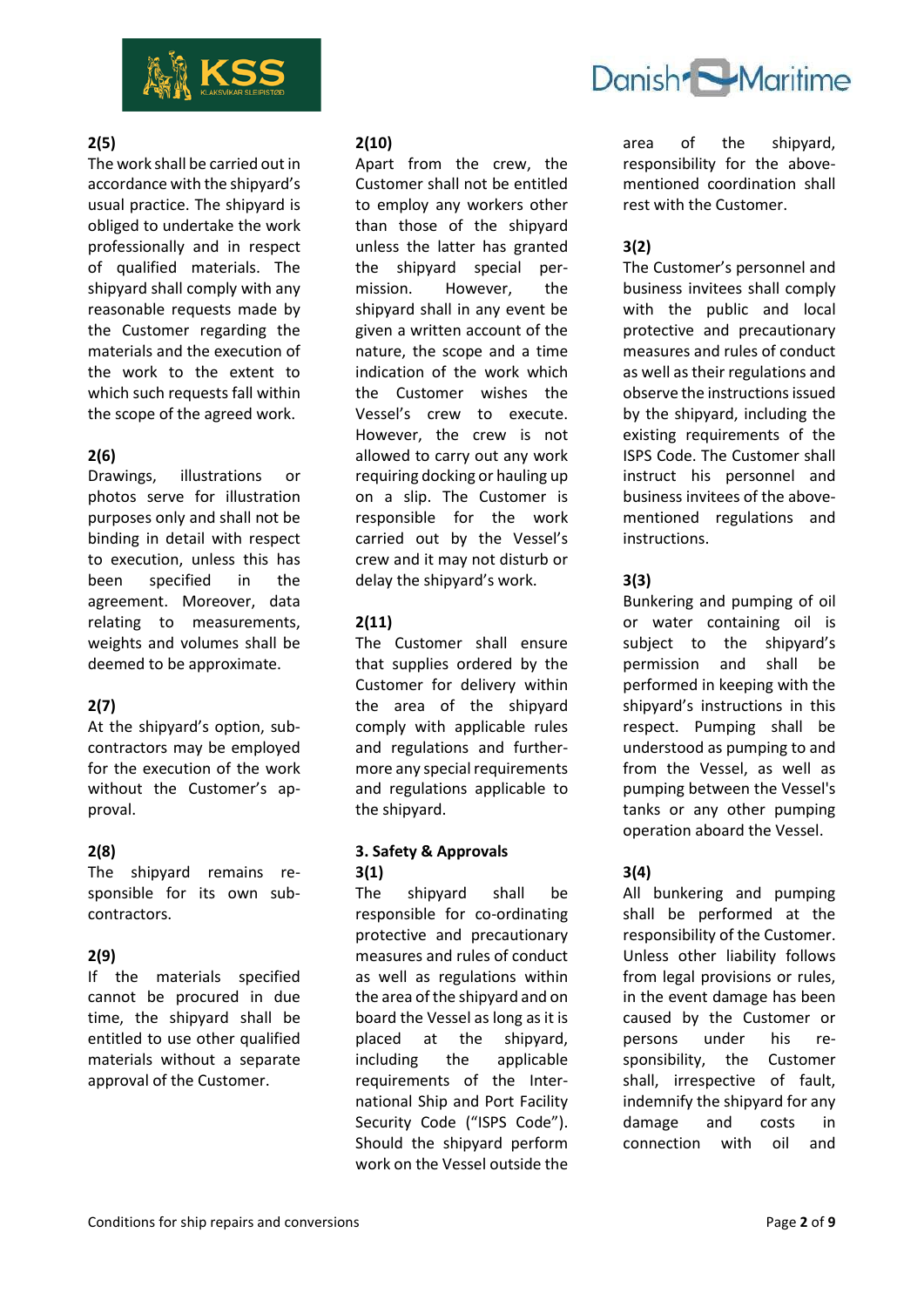



chemical leakages from the Vessel.

## **3(5)**

Cleaning the Vessel's tanks using chemicals, emulsifying agents or in any other way within the area of the shipyard shall be subject to the shipyard's approval.

## **3(6)**

Work involving paints, including sand blasting and any other type of surface treatment or treatment using other materials, which are subject to special public environmental requirements may, within the area of the shipyard, only be performed by the shipyard or its subcontractors.

#### **4. Delivery and Delivery Time 4(1)**

The Vessel shall be handed over moored and be fetched by the Customer, without any charge for the shipyard, at the shipyard's quay, in the dock of the shipyard or at a quay used by the shipyard as instructed by the shipyard.

#### **4(2)**

If a fixed period of time has been stipulated for delivery, this period shall not commence until the day on which the parties have agreed upon the scope and execution of the work and if applicable not until a stipulated payment in advance (or guarantee) has been made or issued.

#### **4(3)**

The Customer shall ensure that the Vessel is available to the shipyard at the time, place and in the condition agreed upon between the parties, and such that the work can be commenced immediately upon agreed delivery from the Customer and can proceed uninterruptedly until completion. The period stipulated for delivery shall not begin to run until the Customer has discharged the abovementioned obligations, and should delays of the abovementioned nature occur during the execution of the work, the shipyard shall be entitled to suspend the work until such obligations have been discharged. In that event, the period stipulated for delivery shall be extended by the same number of days as the delay.

#### **4(4)**

The work shall be carried out within the shipyard's regular working hours, without working overtime.

#### **4(5)**

Should the parties agree on any alterations or additional work, the shipyard shall execute these alterations or additional work within the contract period to the extent possible. The parties may agree to extend or postpone the date stipulated for delivery by the period required for the preparation and execution of these works.

**4(6)**

The agreed time of delivery shall be subject to the usual force majeure clause. Force majeure shall be deemed to exist if the delivery, after the conclusion of the contract, is prevented or delayed owing to circumstances or events which the shipyard could not reasonably be expected to anticipate by the conclusion of the contract, including - but not limited to – such unforeseeable events in or outside Denmark as war or warlike events, vandalism, civil commotion, strike, lockout, compulsory shortening of working hours, prohibition of import or export, and other public injunction or prohibition, which are beyond the shipyard's control, shortage of labour at the shipyard, natural disasters, unusual and extraordinary weather conditions, including hindrances caused by ice, fire and other accidental causes, which the shipyard could not remedy by any reasonable means. This shall also apply if the delivery is prevented or delayed owing to circum-stances which the sub-contractor is expected to anticipate, if the reason for holdup should be deemed to be force majeure event under this provision, if the delay affects the shipyard or if the delay is caused by results of circumstances beyond the shipyard's control and within the control of the subcontractor including bankruptcy, reconstruction and other financial difficulties.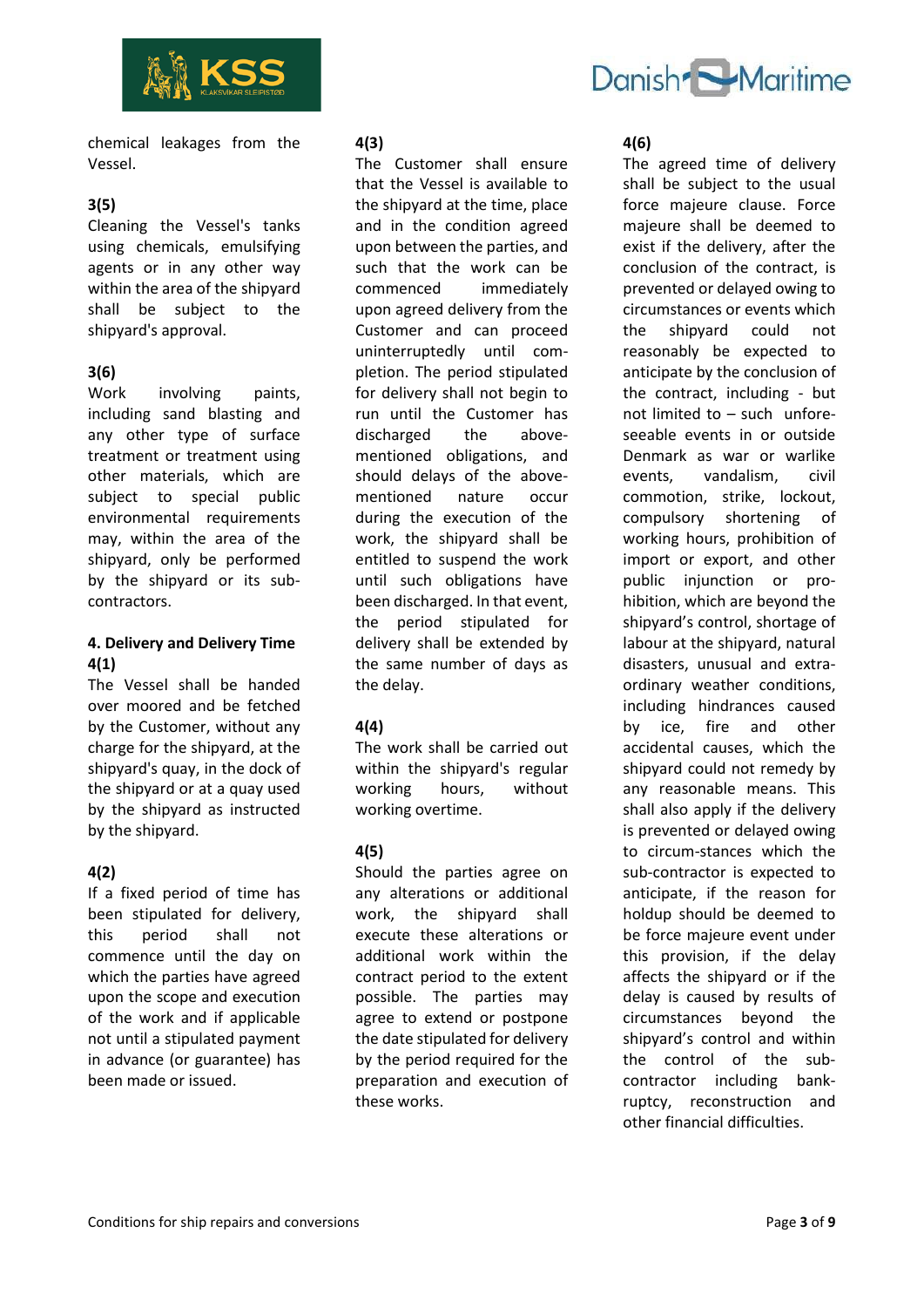

#### **4(7)**

In case of force majeure, the shipyard shall be entitled to extension of the delivery time by the same number of days as were lost owing to the event in question.

## **4(8)**

The right to claim extension of the period stipulated for delivery commences even if the event causing the delay in delivery does not occur until the stipulated period has been exceeded. Such extension, however, does not exclude liability for such delay in delivery, as may have taken place before the occurrence of the subsequent event.

## **4(9)**

The shipyard shall not be responsible for delay which is directly or indirectly caused by the Customer or any such person or persons which the Customer has the responsibility of, including sub-contractors of the Customer assisting in the execution of the work, cf. Clause 4(3), regarding the shipyard's right of stoppage in transit and the shipyard's entitlement to extend the time of delivery by the same number of days as the delay.

#### **4(10)**

If a fixed date of delivery has been agreed upon, preceding provisions shall apply mutatis mutandis.

#### **4(11)**

Where circumstances occur which, in the shipyard's opinion, will cause a delay in

delivery, the shipyard shall notify the Customer hereof, stating the cause of the delay and whether, in the shipyard's opinion, the delay is attributable to force majeure cf. Clause 4(5). As far as practicable, the shipyard shall also state the probable duration of the delay.

## **4(12)**

If a contract stipulates a specific time of delivery or a fixed date of delivery and no agreement has been made as to the consequences of delay, the shipyard's liability for such consequences shall be limited to the payment of liquidated damages to be fixed with due regard being paid to the duration of the delay and the amount of the contract price, however in no event more than 5 % of the contract price. 4(13) The shipyard shall be entitled to claim compensation for loss due to delay ascribed to the Customer or his personnel including the conditions specified in Clause 4(3). This includes but is not limited to loss of profit and unnecessary costs due to the shipyard being prevented from handling other orders during the duration of the delay.

# **5. Docking**

#### **5(1)**

The shipyard shall always be entitled to give priority of docking to Vessels in distress. These provisions shall also apply to dockings, which the shipyard could not reasonable foresee by the conclusion of the contract or which are due to subsequent agreements.



Such docking is considered an obstacle arising from the force majeure and entails a corresponding extension of the delivery time, cf. Clause 4(7).

## **5(2)**

Clause 5(1) shall also apply for vessels to be hauled up on a slip.

#### **6. Materials 6(1)**

Parts and equipment of the Vessel, which are replaced with new material – except for heavy machinery parts, propellers, propeller shafts, etc. – as well as surplus materials – shall become the property of the shipyard free of charge.

## **6.(2)**

The title over materials for the Vessel, including the risk of these materials, which are purchased by the shipyard or its sub-contractors, shall be passed to the Customer when the materials are delivered at the shipyard.

#### **6(3)**

Materials and equipment that are the property of the Customer or his subcontractors shall be removed from the area of the shipyard at the same time as the Vessel is handed over to the Customer at the initiative and at the expense of the Customer. Should these objects not be removed 30 days at the latest after the delivery of the Vessel, the Customer shall be deemed to have renounced his rights to the objects, which shall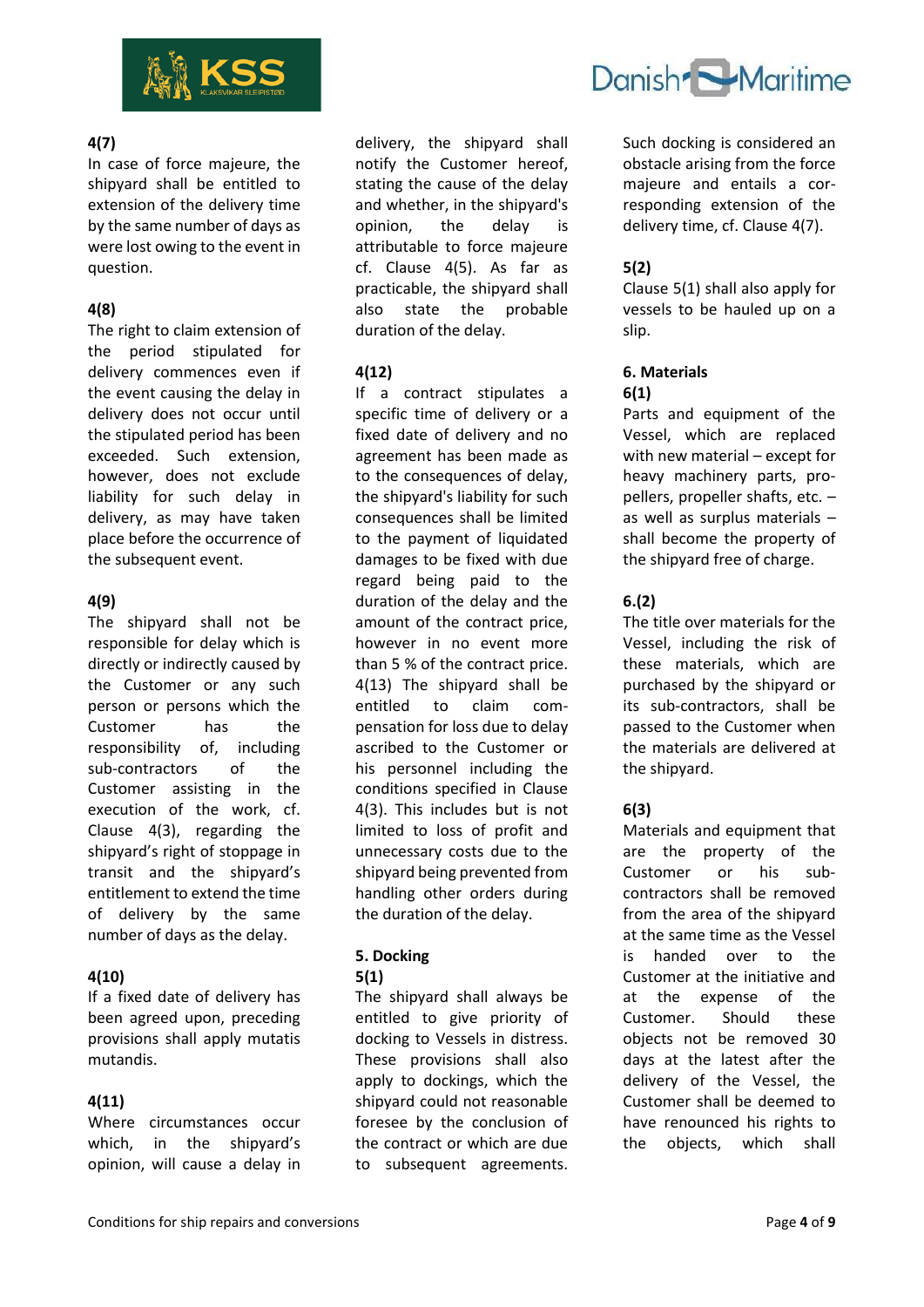

become the property of the shipyard free of charge.

#### **6(4)**

Regardless of the above provisions, the shipyard shall be entitled to hold right of retention in the property of materials owned by the Customer in accordance with Clause 9.

# **7. Price**

## **7(1)**

If a fixed price for the work has not been agreed, invoicing shall be made based on the shipyard's usual rules for work carried out on a current account basis.

## **7(2)**

If a price has been agreed upon for a specific work, then the work not included in the specification shall be charged in accordance with the shipyard's usual rules for work carried out on a current account basis. Should the specific work be reduced as a consequence of agreed alterations, the Customer shall be credited with a prorated amount of the contract price.

## **7(3)**

The shipyard's expenses rendered by subcontractors shall be imposed in accordance with the shipyard's standard practices, unless such expenses are included in the contract price.

#### **8. Payment 8(1)**

During the execution of the work, the shipyard shall be entitled to claim payment on account of 75 % of the estimated value of the work performed up to the time in question. The remainder is payable when the Vessel is handed over to the Customer.

## **8(2)**

The due date for payment of the work carried out according to a quotation accepted by the Customer shall be the date on which the Vessel is handed over to the Customer. The due date for payment of the work carried out on a current account basis shall be 14 calendar days following the date of the invoice.

# **8(3)**

If payment is not made on the due date, interest is chargeable as from that date and until payment is made at a rate equal to the interest on arrears according to the Danish Interest Act.

## **8(4)**

The Customer shall indemnify the shipyard of any costs of delays caused by the Customer, his personnel or his sub-contractors.

## **8(5)**

If the Customer fails to settle accounts within 14 calendar days after a claim in respect of an overdue claim has been made by the shipyard, the shipyard may terminate the agreement and claim reimbursement according to the



contract, these general conditions and general rules of Danish law.

# **9. Lien 9(1)**

The shipyard shall be entitled to retain the Vessel as well as materials and equipment used for this purpose, until payment has been made for the entire contract sum, including alterations- and additional work as well as for all other claims the shipyard may have according to the contract, these general conditions and general rules of Danish law. This right of retention shall apply irrespectively of a claim made in accordance with Clause 8(5) or whether the shipyard has reserved its right to remedies in accordance with Clause 14.

## **9(2)**

In the event of a dispute as to the amount payable, the Customer shall be entitled to demand an adequate bank guarantee or other security for the amount in dispute against payment to the shipyard of the amount claimed. In that event, the shipyard shall deliver the Vessel accordingly.

## **9(3)**

If the shipyard refuses to provide a guarantee for the disputed part of the invoice, the Customer shall be entitled to claim release of the Vessel against payment of the amount on which the parties agree, and provide an adequate bank guarantee or other security for the payment of the disputed part of the invoice.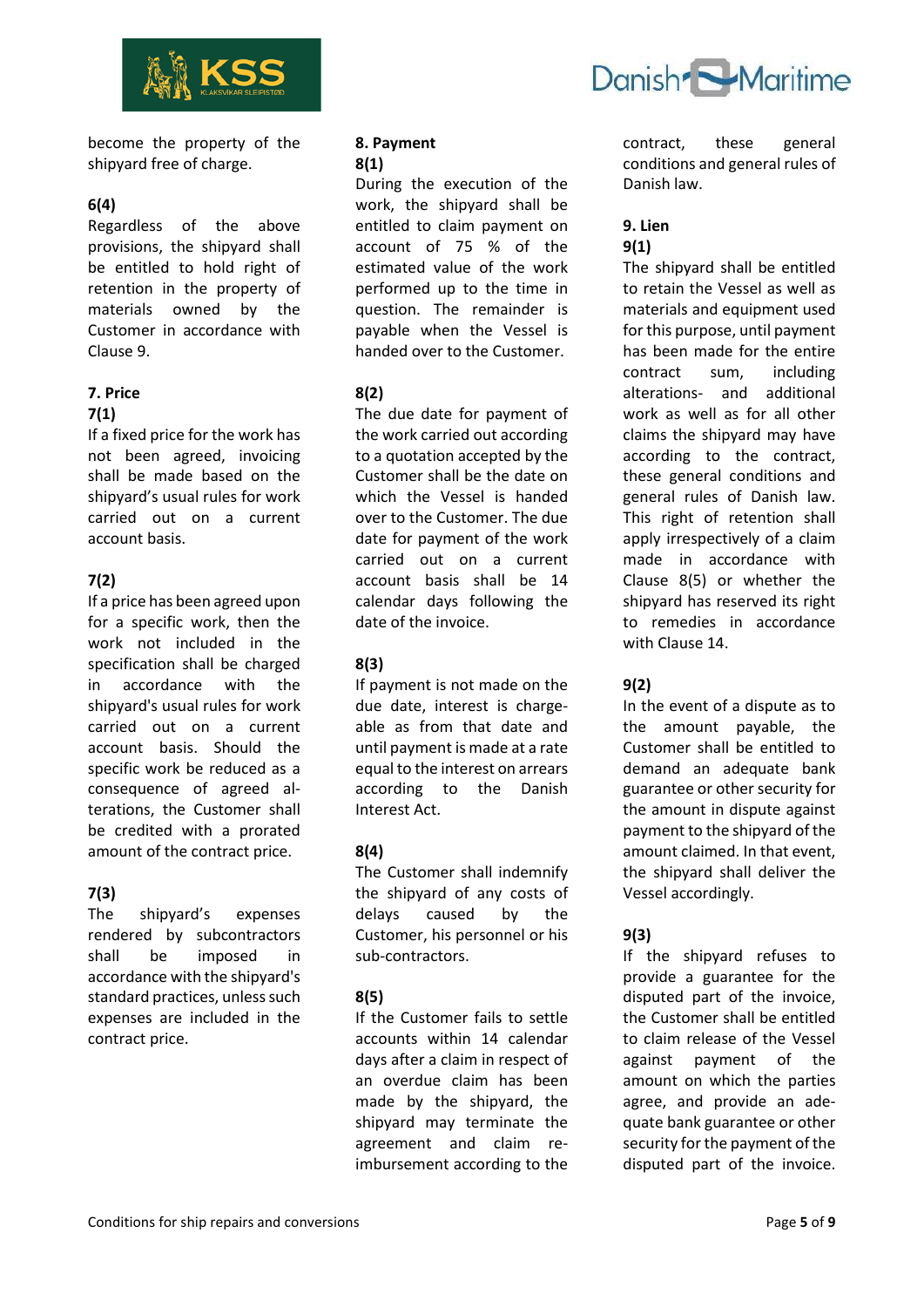

The guarantee provided by the Customer shall be submitted to the shipyard for approval.

## **9(4)**

When the guarantee has been provided, the Customer shall initiate arbitration within three months of the date when the guarantee has been provided. If the Customer fails to do so, the amount of the guarantee shall be released for the benefit of the shipyard; if the guarantee has been provided by the shipyard, he may claim that the Customer reimburses the expenses related thereto. If the Customer initiates arbitration, the arbitral tribunal shall decide on the allocation of costs between the parties.

## **10. Drawings 10(1)**

Drawings, designs, illustrations, patterns, technical details, calculations, test results and other documents, information and data including weights and volumes, information regarding prices, etc. which have been manufactured or procured by the shipyard shall be the property of the shipyard. The Customer may not use this material to the prejudice of the shipyard's interests. This shall also apply to drawings, etc. supplied under the contract.

## **10(2)**

The shipyard and the Customer, and any person who they are responsible for, shall not make drawings etc., as specified in Clause 10(1),

available to any third party without the other party's consent.

#### **10(3)**

The Customer shall ensure that the manufacturing and/or delivery of drawings etc., as specified in Clause 10(1), do not violate any trademark, patent or other rights of any third party.

## **10(4)**

Nonetheless, should a claim be made against the shipyard in this regard, cf. Clause 10(3), the Customer shall indemnify the shipyard for such claims including any legal costs.

## **11. Testing 11(1)**

The shipyard shall be entitled to undertake such testing as he deems necessary to determine whether the order is contractual. The shipyard is entitled to make use of the Vessel's fuel, etc. free of charge for testing purposes. The shipyard shall give the Customer reasonable notice of the nature and time of such testing, and - if the shipyard so requests - the Customer shall be represented when such testing is made.

## **11(2)**

During sea trials, the Customer alone shall bear the risk of and responsibility for the Vessel, her machinery, equipment and any damage caused by the Vessel. Moreover, the Customer shall bear the risk of repair work, except damage on this, which is caused by fault or

negligence on the part of the shipyard.

Danish Maritime

# **11(3)**

During sea trials, the Customer shall man the Vessel in accordance with rules and regulations, free of charge for the shipyard. However, the shipyard shall be entitled to have its own personnel operate the machinery of the Vessel.

## **12. Delivery 12(1)**

When the shipyard finds that the order has been executed contractually, the Customer shall be notified accordingly, and the shipyard may then demand a scheduled time for an inspection of the repair work by both parties (the hand-over meeting). The shipyard shall give the Customer a timely notice, and the Customer is obliged to attend the meeting.

# **12(2)**

At the hand-over meeting, potential defects of the work shall be stated in a minute book to be signed by both parties, and delivery shall not take place until the defects stated in the minute book have been remedied. However, the parties shall be entitled to agree to have some of the remedying work carried out after the delivery of the Vessel.

## **12(3)**

When the defects referred to in Clause 12(2) have been adequately remedied, the Customer is obliged to accept the repair work followed by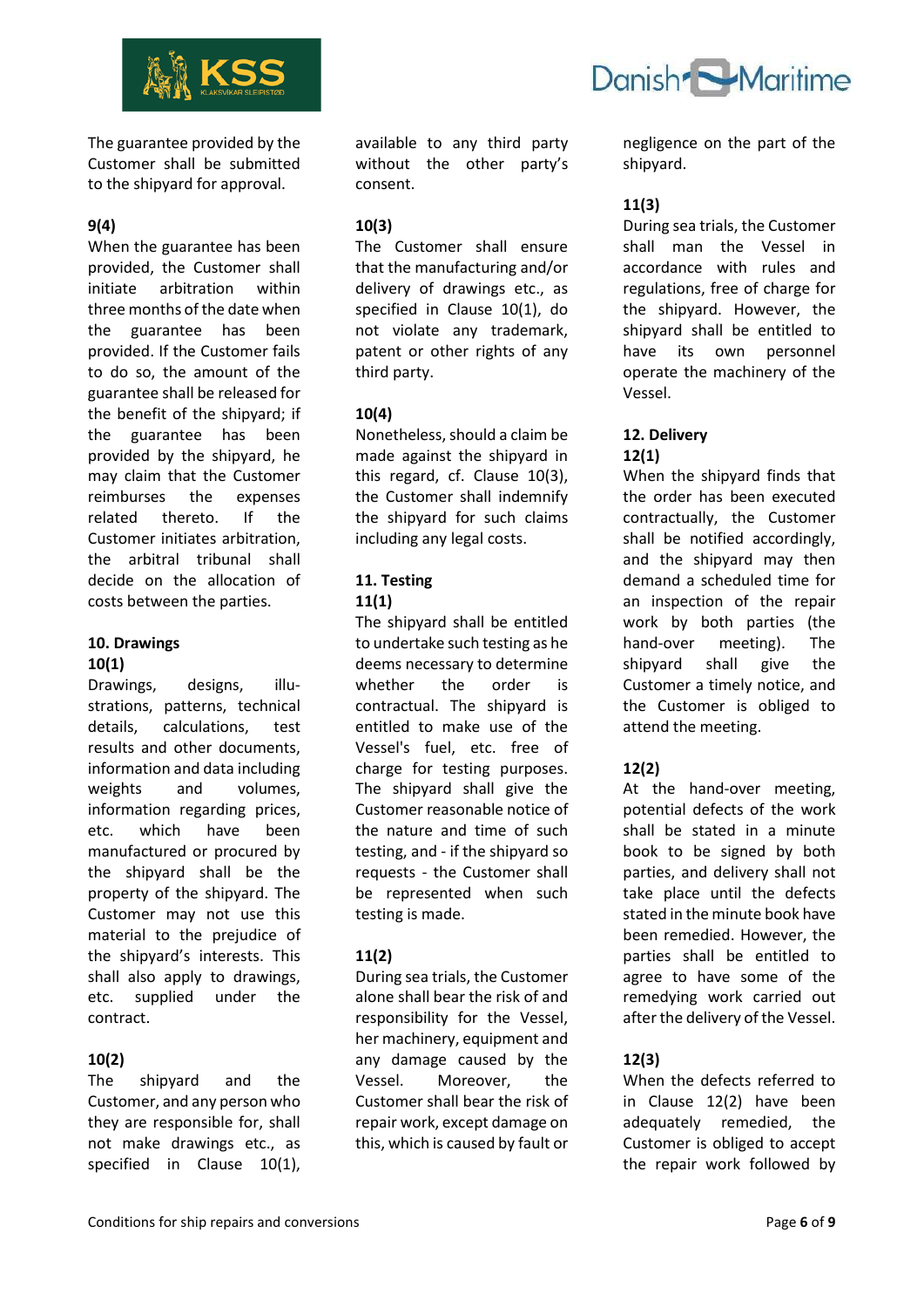

hand-over of the Vessel. At the request of the shipyard, the Customer shall sign a final protocol of delivery and acceptance in this respect. The provisions in Clause 12(1) shall apply mutatis mutandis to this meeting.

## **12)(4)**

After delivery-of the Vessel, the Vessel shall be fetched by the Customer at the shipyard's quay, in dock, or at a quay used by the shipyard without expenses to the shipyard.

#### **13. Remedy and notice of default 13(1)**

Defects exist in the event that the work is not executed in accordance with the contract or in a professional manner.

#### **13(2)**

The time of delivery is crucial to determine whether defects in the work exist, regardless of whether or not they are visible at the time of delivery. Defects ascertained at the time of delivery:

#### **13(3)**

The shipyard is obliged and entitled to remedy any defects in the repair work, which are ascertained at delivery.

#### **13(4)**

In consultation with the Customer, the shipyard shall in writing fix a deadline to remedy the demonstrated defects. The length of the period shall be determined in consideration of the nature and dimension of the defect and the circumstances in

general. The shipyard shall notify the Customer when the defects have been remedied.

#### **13(5)**

If the Customer after the expiry of the deadline – or after having received a notice of when the defects have been remedied – considers that the defects to have not been remedied, the Customer shall give the shipyard notice in writing within three working days.

#### **Defects ascertained after the time of delivery:**

#### **13(6)**

The shipyard is, within six months after delivery, obliged and entitled to remedy hidden defects ascertained and reported within six months after delivery, unless the shipyard has undertaken to guarantee the work in an extended time period.

#### **13(7)**

The Customer shall only be entitled to invoke such defects, if the shipyard has been given a notice hereof within a reasonable time after the shortages have been or should have been ascertained.

#### **13(8)**

Clause 13(4) and Clause 13(5) are applicable to defects ascertained after the delivery.

#### **13(9)**

Subsequently, the Customer shall be precluded from making any claims in regards to errors and defects, without the Customer having duly



advertised this within the deadline in accordance with Clause 13(6) or otherwise in accordance with Clause 13(7).

#### **13(10)**

All complaints regarding errors and defects shall be made in writing and be accompanied by specifications.

#### **Other remedy provisions:**

#### **13(11)**

The remedy shall be free of charge for the Customer.

#### **13(12)**

In consultation with the shipyard, the Customer shall be entitled to have the remedial work carried out at another shipyard. If so, the shipyard's liability shall be limited to the cost of the remedial work as if the work had been executed at its own yard.

#### **13(13)**

The same remedying obligation as for the shipyard's own services shall apply to individual parts in the repair work or materials for the repair work not manufactured by the shipyard.

#### **13(14)**

In the event that the shipyard makes replacement of or performs repairs to parts of the order, a new remedying period shall commence for this part. However, the obligation to repair shall not apply to any part of (or the entire) the repair work in excess of 12 months, as from the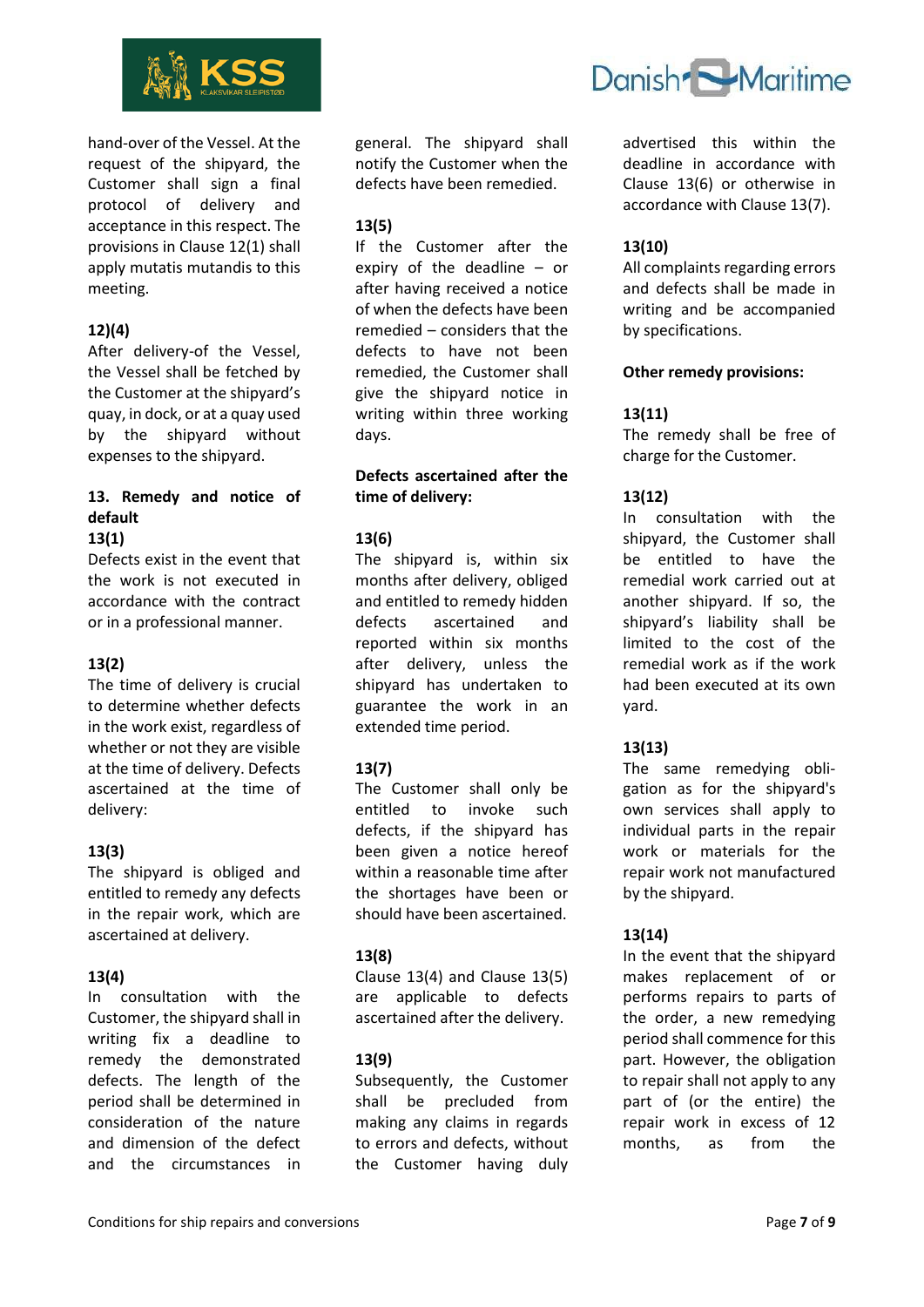

commencement of the original remedying period.

## **13(15)**

Materials replaced in the course of repair shall become the shipyard's property free of charge to the Customer.

#### **14. Invoice related complaints 14(1)**

If the Vessel is not delivered to the shipyard at the agreed delivery time, the shipyard shall be entitled to terminate the contract. The shipyard is entitled to indemnification for any reasonable costs and expenses defrayed on the execution of the contract until its time of termination.

## **14(2)**

If the Customer without valid reason fails to settle accounts according to the contract, the shipyard is entitled to terminate the contract provided that the shipyard has served a written notice twoday in advance, and that the Customer has not made payment within that period. The shipyard reserves the right to remedies for breach of contract, subject to the Customer's anticipated violation.

#### **14(3)**

The shipyard shall be entitled to terminate the contract if the Customer is deemed to be insolvent. The Customer shall be considered to be insolvent for instance when the Customer does not comply with his payment obligations as these fell due.

#### **14(4)**

The shipyard shall be entitled to terminate the contract, in the event of material damage to the Vessel or damage to the property of the shipyard during the work ordered by the Customer. Any damage leading to delay of the shipyard's work shall be deemed material.

#### **14(5)**

Additional to the reasons specified in Clause 14(1)-(4), the shipyard shall be entitled to terminate the contract if the Customer is in material breach of the contract, according to the general rules of Danish law.

## **15. The Shipyard's Liability 15(1)**

The shipyard shall be liable for any damage occurring to the Vessel, to the Vessel's materials and equipment or to other objects owned by or at the disposal of the Customer, which may occur during the Vessel's stay at the shipyard, if the damage can be imputed as negligently or intentionally caused by the shipyard or its personnel. Hence, the shipyard shall not be strictly liable.

#### **15(2)**

In no circumstances, the shipyard shall be liable to reimburse operating loss, loss of time, loss of profit or other indirect loss (consequential loss or damage).

# Danish Maritime

#### **15(3)**

The liability which the shipyard may incur shall be limited to DKK 15,000,000 (in words: fifteen million Danish kroner), in respect of each individual instance of damage. A series of accidents arising out of the same fault or act of negligence shall for this purpose constitute one single instance of damage. The shipyard's total liability shall in any case be limited to the contract sum specified in the contract.

#### **15(4)**

To the extent the shipyard might be held liable in connection with the Customer's use of the repair work and/or of the Vessel repaired, the Customer shall be obliged to indemnify the shipyard for any liability, which the shipyard might incur and which exceeds the limit agreed upon. The Customer is obliged to enter into the same court or arbitration proceeding, which deal with the compensation claim process against the shipyard concerning the repair work in question.

#### **16. Insurance 16(1)**

The Customer shall keep the Vessel (the subject matter of the contract) adequately insured, hull insurance as well as third-party liability insurance, during her stay at the shipyard and in connection with sea trials cf. Clause 11. The shipyard shall not take out any insurance covering the Vessel, her crew, cargo or equipment on board or any